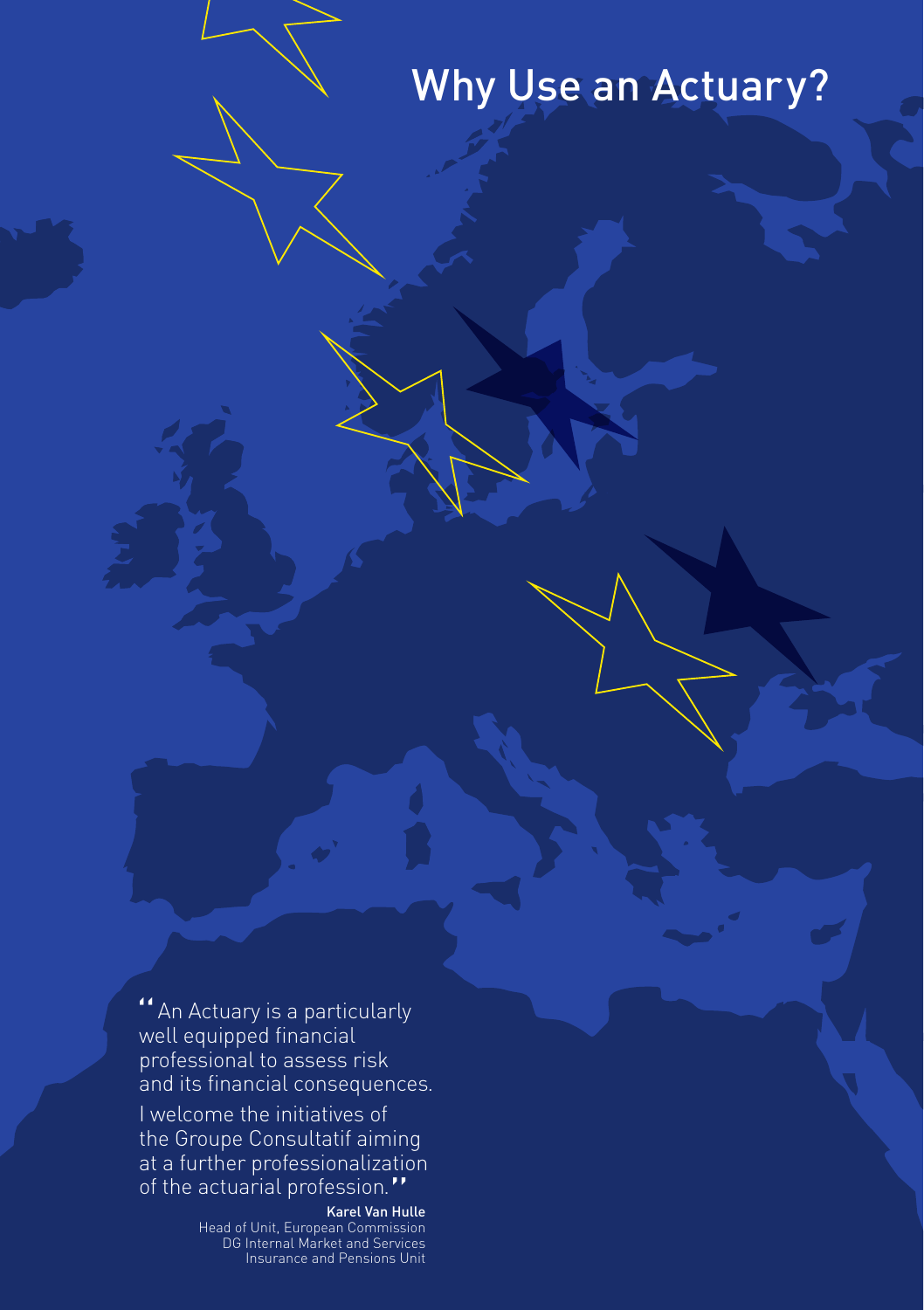### What is an Actuary?

Actuaries are the acknowledged experts in modelling complex future events which have a financial impact and in the analysis of risk-related data. Actuaries provide realistic and innovative solutions to financial and other problems, especially over the long term and for uncertain events, using a control process to monitor and refine solutions over time.

Actuaries are equipped to help their clients and employers to make informed choices. These include governments, social partners, consumer organisations, funds, industries, businesses and individuals. Actuaries develop efficient solutions to safeguard financial security systems in an ever-changing world. They communicate the implications and the level of uncertainty of the results obtained, enabling those responsible to manage their risks better.

## Who is a Qualified Actuary?

Qualified actuaries typically belong to one or more professional bodies, which safeguard the quality of their members' actuarial work through strict educational requirements, both initial and continuing, promulgation of a code of ethical conduct and actuarial standards of practice. Quality control is supported by a fair and rigorous disciplinary process with appropriate sanctions where an actuary is found to have fallen short of what the public or other actuaries might expect.

Fully qualified actuaries are required by the professional bodies to have completed a demanding education covering at least the material in a defined core syllabus, which includes mathematics, statistics and probability, economics, finance, accounting, modelling, professionalism and applications to the management of risk and different types of financial entity.

The professional conduct of actuaries is based on key ethical and behavioural principles, such as integrity, objectivity, competence, compliance, transparency, communication, and care for the user and others affected by the advice.

### What do Actuaries do?

Actuaries work in all areas where an understanding is required of a combination of the probability of uncertain future events and their financial consequences.

Actuaries work primarily in fields such as in life, general and health insurance, reinsurance, enterprise risk management, pensions and social security, health care financing, investments, corporate finance, banking, financial advice, regulation, public finance, education and research.

In insurance companies actuaries calculate technical provisions, carry out asset-liability modelling and management, solvency assessment and risk management, design data systems, help in the classification and underwriting of risks, advise on appropriate contract design and pricing, and advise on appropriate tools for risk mitigation.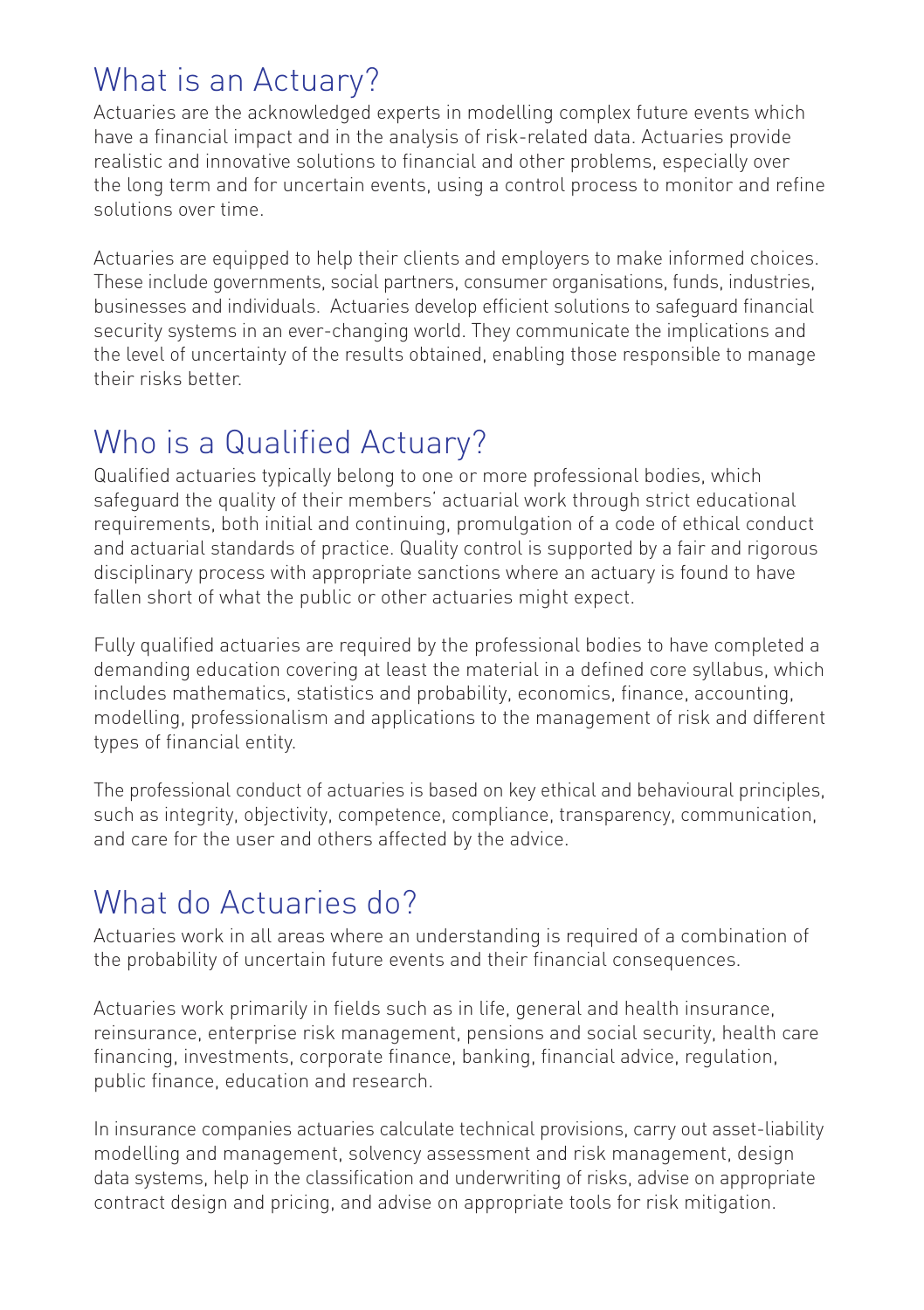### Actuaries and Solvency II

The Solvency II Directive requires all insurance entities to have an "actuarial function", staffed by fit and proper persons, to:

- coordinate and oversee the calculation of technical provisions
- oversee data management and quality control
- make judgements about methods and assumptions
- inform the administrative, management or supervisory body of the reliability and adequacy of the calculation of technical provisions
- provide an opinion on the overall underwriting policy
- provide an opinion on the adequacy of reinsurance arrangements
- contribute to the effective implementation of the risk management system, especially in regard to the use of models

The Directive also requires all insurance entities to have a risk management function.

Qualified actuaries who are full members of one or more of the professional associations in Europe which make up the Groupe Consultatif are the natural candidates for leading and carrying out the actuarial function, as well as many other tasks under Solvency II, including the risk management function, asset-liability management, developing the Own Risk Solvency Assessment (ORSA), preparing the Solvency and Financial Condition Report and independently reviewing and certifying work carried out by others.

In particular they can be expected to meet the fit and proper requirement, because of the qualification standards of the profession, the high priority given by the professional bodies to their members having to keep up-to-date through continuing professional development (CPD), the strong ethical code, technical actuarial standards and a disciplinary scheme.

Would you be prepared to take the risk of getting medical advice from an unqualified person who is not a full member of the appropriate profession? If not, why would you take that risk in the case of actuarial expertise?

#### Make sure you use a qualified actuary.

#### GLOSSARY

Solvency II is the short name given to the new regulatory framework for insurance entities being introduced by Directive 2009/138/EC

Fit and proper Article 42 of Directive 2009/138/EC sets out requirements for persons in key functions to be fit and proper, which includes having technical competence and strong ethical standards (e.g. integrity)

ORSA Article 45 of Directive 2009/138/EC requires insurance entities to carry out an own risk and solvency assessment (known as the ORSA) which takes into account the specific risks of the undertaking